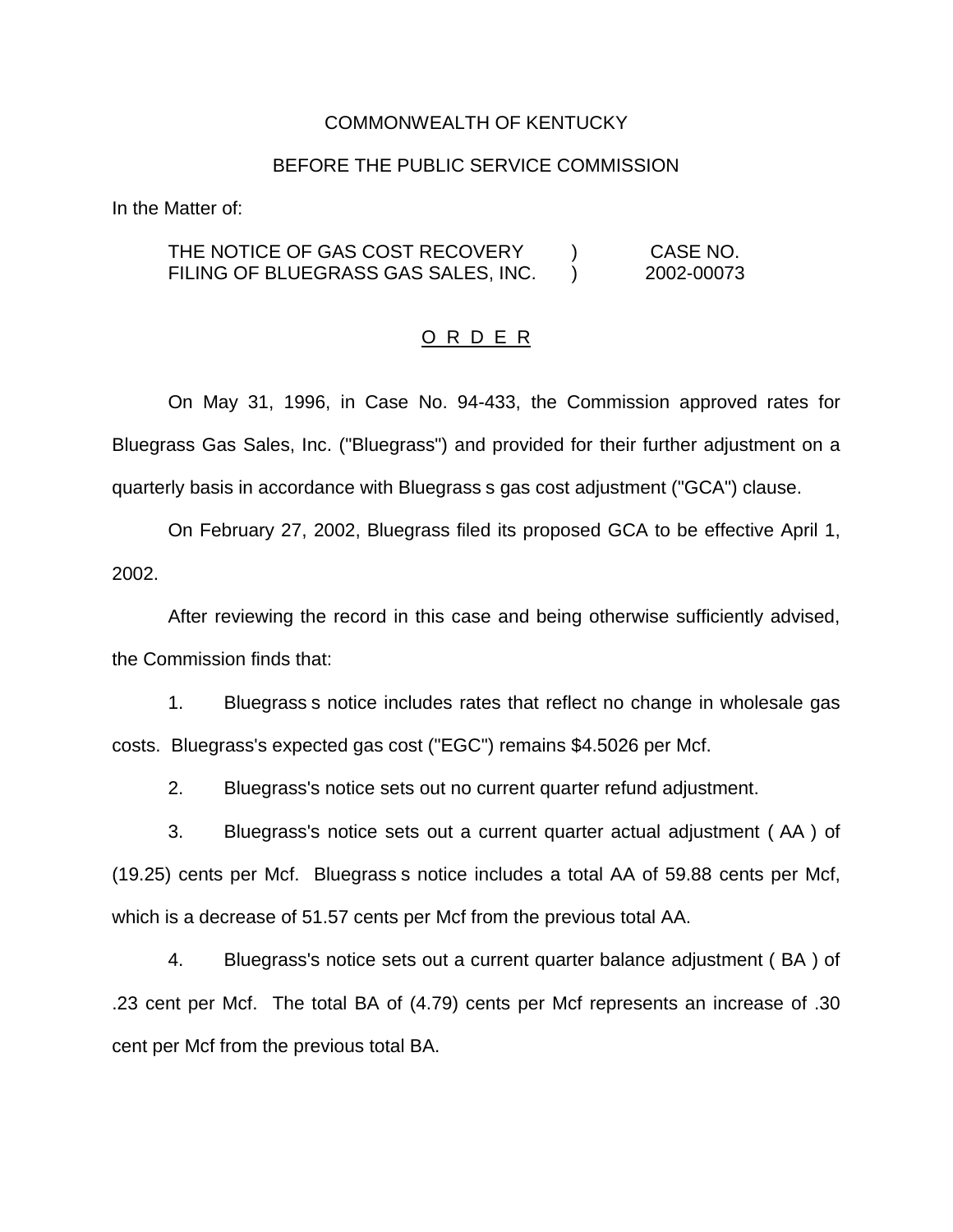5. Bluegrass's GCA is \$5.0535 per Mcf, which is 51.27 cents per Mcf less than the previous rate of \$5.5662.

6. The rates in the Appendix to this Order are fair, just, and reasonable, in the public interest, and should be approved for service rendered by Bluegrass on and after April 1, 2002.

IT IS THEREFORE ORDERED that:

1. The rates in the Appendix, attached hereto and incorporated herein, are approved for service rendered on and after April 1, 2002.

2. Within 20 days of the date of this Order, Bluegrass shall file with this Commission its revised tariffs setting out the rates approved herein.

Done at Frankfort, Kentucky, this 26<sup>th</sup> day of March, 2002.

By the Commission

ATTEST: